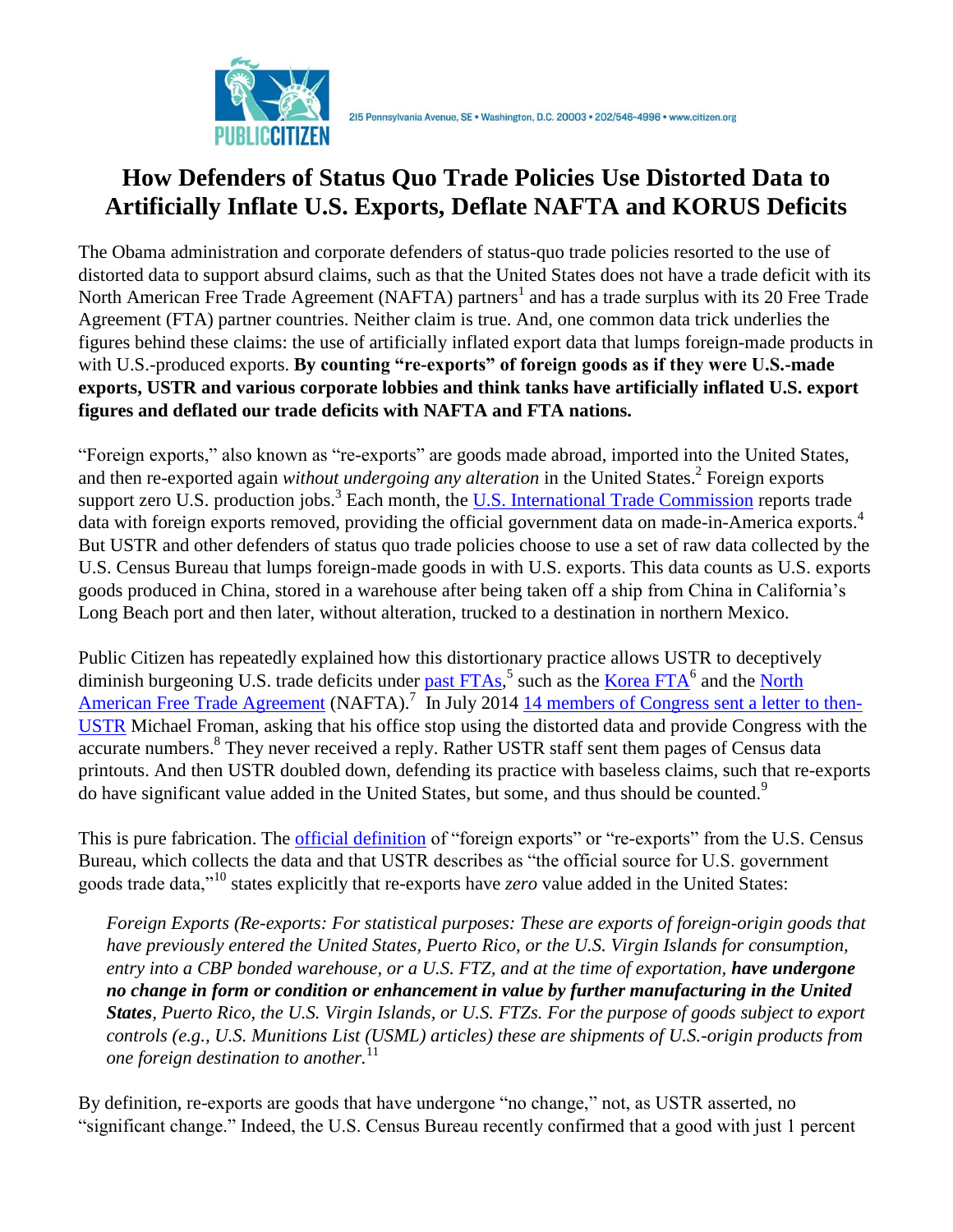value added in the United States would not qualify as a "foreign export" or "re-export." That classification is reserved for goods that are purely foreign in production.<sup>12</sup>

#### **Counting foreign-made goods as U.S. exports dramatically and deceptively reduces U.S. trade deficits with FTA partners**:

## **NAFTA**

By counting re-exports, the 2015 U.S. goods trade deficit with NAFTA countries of \$168.3 billion can be made to look less than half as large, as indicated in the graph below.<sup>13</sup> This distortion, among others, was

the basis for the Obama USTR Office's claim that the United States did not have a trade deficit with the NAFTA nations. **In reality, the combined U.S. goods and services trade deficit with Mexico and Canada rose (in inflation-adjusted terms) from \$9.9 billion in 1993 to \$134.3 billion in 2015**. <sup>14</sup> This NAFTA deficit increase of \$124.6 billion, or 1,285 percent, represents hundreds of thousands of lost U.S. jobs.

Breaking this data down by country, and counting only domestic exports, not the foreign re-exported goods, the picture of NAFTA's damage is clear:



CANADA: The U.S. goods and services trade balance with Canada in 1993 before NAFTA went into effect was a \$17.2 billion deficit. That consisted of a \$30 billion goods trade deficit and a \$12.9 billion services surplus. In 2015, the last year for which full annual data is now available, the U.S. goods and services trade balance with Canada was a \$34.6 billion deficit. That consisted of a \$62 billion goods trade deficit and a \$27.4 billion services surplus.

MEXICO: In 1993, the U.S. goods and services trade balance with Mexico was a \$7.3 billion surplus. That consisted of a \$2.6 billion goods trade surplus and a \$4.7 services surplus. In 2015, the U.S. goods and services trade balance with Mexico was a \$99.7 billion deficit. That consisted of a \$109.3 billion goods trade deficit and a \$9.6 billion services surplus.

It is worth noting that the portion of re-exported goods versus domestically-produced goods relative to total U.S. exports to NAFTA nations has increased over time from the year before NAFTA went into effect (1993) to the last full year of trade data (2015).

|           | Total U.S. goods | Domestic U.S.   | Percentage of goods    |  |
|-----------|------------------|-----------------|------------------------|--|
| exports   |                  | goods exports   | re-exports relative to |  |
|           |                  |                 | total U.S. exports     |  |
| Canada 93 | \$161.8 billion  | \$148.4 billion | 8.3 percent            |  |
| Canada 03 | \$218.4 billion  | \$191.7 billion | 12.2 percent           |  |
| Canada 15 | \$280.6 billion  | \$233.9 billion | 16.7 percent           |  |
| Mexico 93 | \$67.3 billion   | \$65.1 billion  | 3.3 percent            |  |
| Mexico 03 | \$125.6 billion  | \$107.1 billion | 14.7 percent           |  |
| Mexico 15 | \$235.7 billion  | \$185.3 billion | 21.4 percent           |  |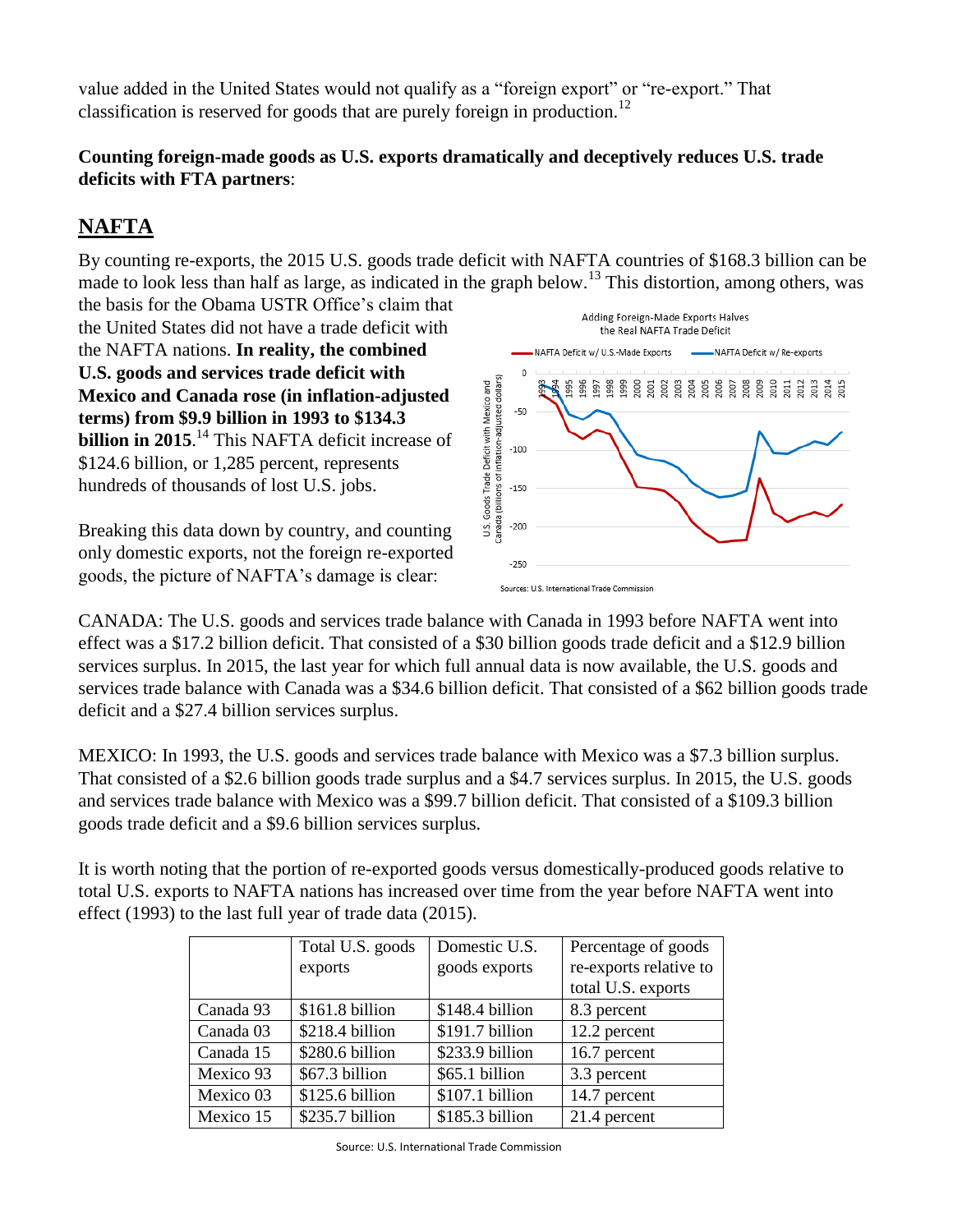When confronted with the accurate data, NAFTA defenders then typically shift to claims that the NAFTA deficit mainly represents trade in oil and other fossil fuels. First, the share of the U.S. NAFTA goods trade deficit that is comprised of fossil fuels (oil, gas and coal) has declined under NAFTA, from 82 percent in 1993 to 26 percent in 2015, as we have faced a surge of imported manufactured and agricultural goods.<sup>15</sup> Second, **even if one removes all of these fossil fuel categories from the balance, the remaining 2015 NAFTA goods trade deficit was \$127.3 billion. The combined NAFTA goods and services deficit in 201 5 minus fossil fuels was \$90 billion.** 

### **Korea FTA**

Foreign-made goods that merely pass through the United States before being re-exported to Korea have increased under the first four years of the Korea FTA, rising 22 percent. That amounts to \$453 million more in re-exports to Korea on average under each year of the FTA, relative to the four years before the deal.<sup>16</sup> USTR treats the rise in foreign-made re-exports as if it were a rise in U.S. exports,<sup>17</sup> allowing the agency to artificially diminish the 10 percent drop in actual U.S. goods exports to Korea under the deal's first four years, and to errantly claim gains in some sectors.<sup>18</sup>

In reality, after four full years of the agreement being in effect, the U.S.-Korea bilateral goods trade deficit had almost doubled. This 99 percent [deficit increase](http://www.census.gov/foreign-trade/data/index.html) with Korea came in the context of the overall U.S. trade deficit with the world having decreased slightly. The increase in the U.S. goods trade deficit with Korea equates to the loss of more than 102,000 American jobs in the first four years of the Korea FTA, counting both exports and imports, according to the trade-jobs [ratio](http://trade.gov/publications/pdfs/exports-support-american-jobs.pdf) that the Obama administration used to promise job gains from the deal. The the outcomes of the Korea pact are the opposite of the Obama administration's 2011 ["more exports, more jobs"](https://ustr.gov/uskoreaFTA) promises for the deal.

Despite the Korea FTA including more than 10,000 tariff cuts, [80 percent](http://waysandmeans.house.gov/UploadedFiles/KORUS_Fact_Sheet_July_2011.pdf) of which began on day one, by the end of the fourth year of the pact being in effect:

- **U.S. goods exports to Korea had dropped 10 percent, or \$4.5 billion**, in the first four years of the FTA. The U.S. goods trade deficit with Korea increased 99 percent, or \$15.4 billion, in the first four years of the FTA (comparing the year before it took effect to the fourth year data).
- In four years, U.S. **average monthly exports to Korea had fallen in 11 of the 15 U.S. sectors that export the most to Korea**, relative to the year before the FTA. Exports of machinery and computer/electronic products, collectively comprising 28.6 percent of U.S. exports to Korea, have fallen 22.6 and 6.6 percent respectively under the FTA.
- **The 99 percent surge in our Korea goods trade deficit in the FTA's first four years starkly contrasted with a 2 percent** *decrease* **in our global goods trade deficit during the period.**
- **While U.S. goods imports from the world had decreased by 6 percent, U.S. goods imports from Korea increased by 18 percent, or \$10.8 billion, during the FTA's first four years.**
- **The auto sector was among the hardest hit: The U.S. trade deficit with Korea in passenger vehicles grew 66 percent.** U.S. imports of passenger vehicles from Korea had increased by 69 percent, or by an *additional* 597,607 vehicles by the fourth year of the Korea FTA on top of the 862,789 vehicles sold to the United States by Korea before the FTA. This import flood dwarfed the 36,580 increase in U.S. passenger vehicles that the United States exported to Korea by the fourth year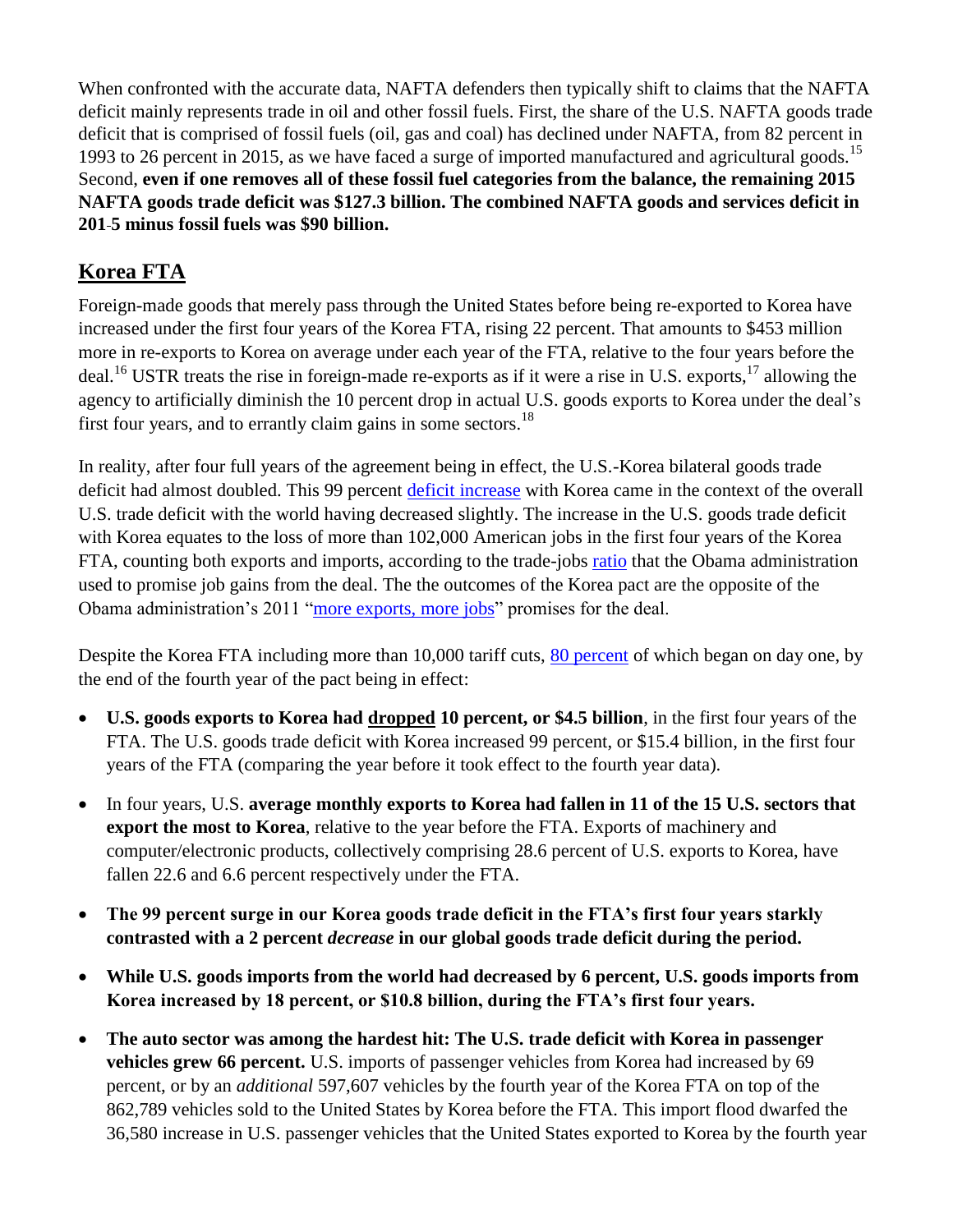of the pact. Even so, the Obama administration touted that U.S. auto exports had grown faster than Korea auto exports and that U.S. auto exports to Korea have tripled - without mentioning that this

figure just represented the addition of the 36,580 vehicle from the low pre-FTA sales number of 14,284 U.S. vehicles sold in Korea and also without mentioning that on balance the United States has suffered a 66 percent expansion of our auto trade deficit with Korea.

|                | <b>Pre-FTA</b> | 4th Year     | #s         | ℅    |
|----------------|----------------|--------------|------------|------|
| <b>Exports</b> | 14,284         | 50,864       | 36,580     | 256% |
| <b>Imports</b> | 862,789        | 1,460,396    | 597,607    | 69%  |
| <b>Deficit</b> | $-848,505$     | $-1,409,532$ | $-561,027$ | 66%  |

Source: U.S. International Trade Commission

- **U.S. exports to Korea of agricultural goods had [fallen](http://apps.fas.usda.gov/gats/default.aspx) 19 percent**, or \$1.4 billion, in the first four years of the Korea FTA despite the administration's oft-touted point that almost two-thirds of U.S. agricultural exports (by value) would obtain immediate duty-free entry to Korea under the pact. Meanwhile, U.S. agricultural imports from Korea had grown 34 percent, or \$123 million, under the FTA. As a result, by the end of the pact's fourth year, **the U.S. agricultural trade balance with Korea had declined 22 percent, or \$1.5 billion, since the FTA's implementation.** The Obama administration promised that U.S. exports of meat would rise particularly swiftly, thanks to the deal's tariff reductions on beef, pork and poultry. However, U.S. exports to Korea in each of the three meat sectors have fallen below the long-term growth trend since the Korea FTA took effect**. Compared with the exports that would have been achieved at the pre-FTA average monthly level, U.S. meat producers have lost a combined \$62.5 million in poultry, pork and beef exports to Korea in the first four years of the Korea deal – a loss of more than \$5 million in exports every month**.
	- o POULTRY, BEEF and PORK: Despite the promises made by U.S. officials that the pact would enhance cooperation between the U.S. and Korean governments to resolve food safety and animal health issues that affect trade, South Korean banned nearly all imports of American poultry at the beginning of 2015 due to several bird flu outbreaks in Minnesota and Iowa. Comparing the FTA's fourth year to the year before it went into effect, U.S. poultry producers had faced a 93 percent collapse of exports to Korea – a loss of nearly 100,000 metric tons of poultry exports to Korea. U.S. beef exports had finally neared pre-FTA levels after declining an average of 11 percent during the first three years of the agreement. U.S. pork exports also nearly recovered to pre-FTA levels after falling by an average of 16 percent in the first three years of the agreement.

KORUS proponents try to claim the decline in U.S. exports to Korea resulted from a weak economy in Korea. But Korea's economy [had grown](http://databank.worldbank.org/) each year since the FTA passed, even as U.S. exports to Korea shrunk. Korea's gross domestic product in 2015 was 11 percent higher than in the year before the FTA took effect. U.S. exports to Korea should have expanded, with or without the FTA, as a simple product of Korea's growth. Instead, U.S. exports to Korea have fallen 10 percent in the FTA's first four years.

#### **All U.S. FTAs**

By counting foreign exports as U.S. exports, the U.S. Chamber of Commerce makes the claim that the combined U.S. goods and services trade deficit with our 20 FTA partners has vanished. In reality, jobkilling trade deficits have surge under the U.S. FTAs. The aggregate U.S. goods trade deficit with FTA partners - the bloc of countries involved in NAFTA, the Central America Free Trade Agreement and 12 bilateral FTAs - is more than five times as high as before the deals went into effect. Indeed, even if you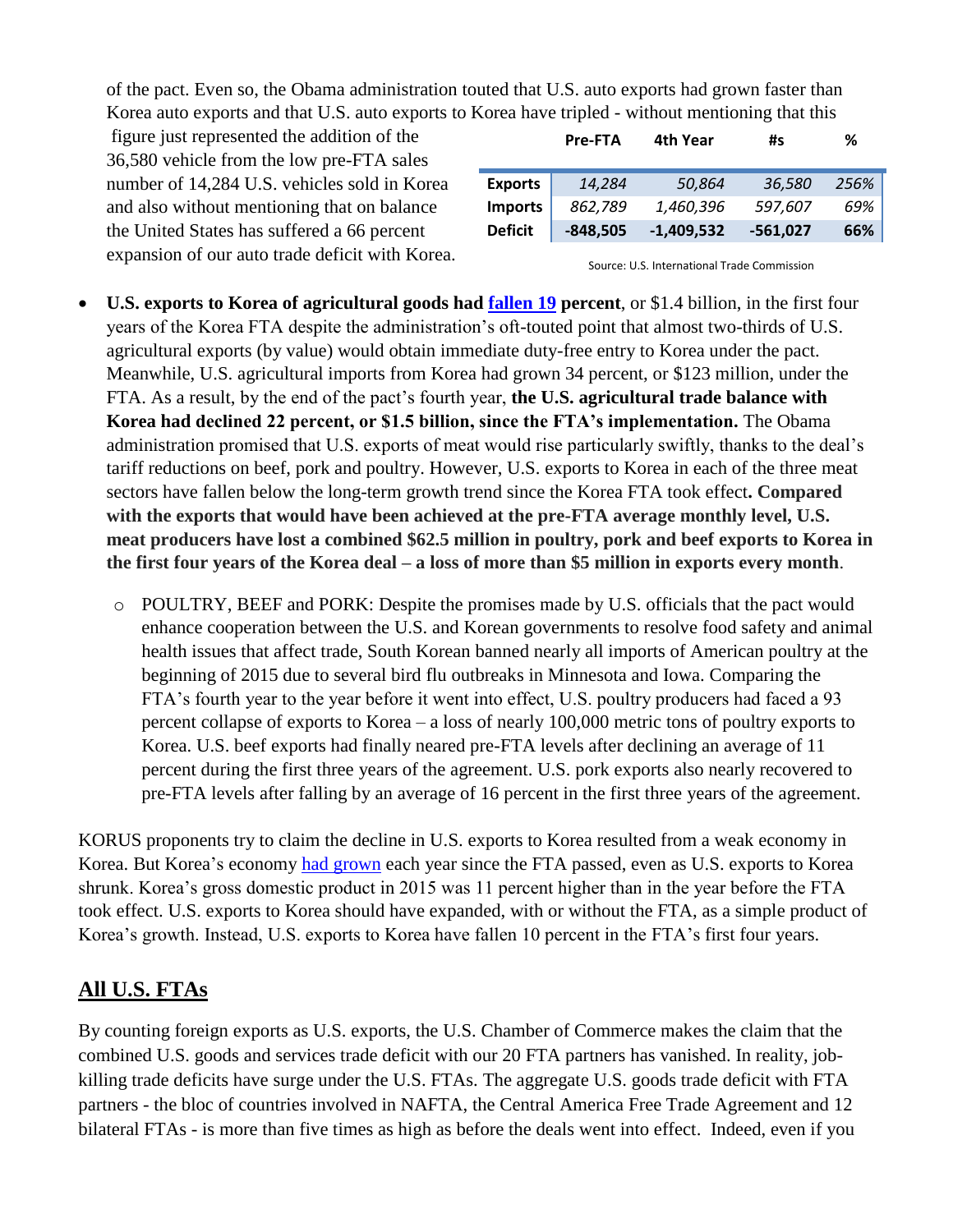include the services surplus for the larger trade partner countries for which services data is available, the overall U.S. trade deficit with all of its FTA partners combined has topped \$106 billion in each of the last four years. <sup>19</sup> **The aggregate U.S. goods trade deficit with FTA partners has** *increased* **by about \$141 billion, or 418 percent, since the FTAs were implemented. In contrast, the aggregate trade deficit with all non-FTA countries has** *decreased* **by about \$46 billion, or 6 percent, since 2005** (the year before the median entry date of existing FTAs).



The key differences are soaring imports into the United States from FTA partners and *lower* growth in U.S. exports to those nations than to non-FTA nations. **Growth of U.S. exports to FTA partners has been 29 percent** *lower* **than U.S. export growth to the rest of the world over the last decade** (annual average growth of 3.8 percent to non-FTA nations vs. 2.7 percent to FTA nations from 2005 to 2015).<sup>20</sup>

| <b>FTA Partner</b>                                                                                                             | Entry<br>Date | Pre-FTA Trade Balance<br>(goods trade only) | 2015 Balance<br>(goods trade only) | <b>Change in Balance Since</b><br>FTA |  |  |
|--------------------------------------------------------------------------------------------------------------------------------|---------------|---------------------------------------------|------------------------------------|---------------------------------------|--|--|
| Israel*                                                                                                                        | 1985          | $\$1.0)$                                    | (S16.7)                            | $(\$15.7)$                            |  |  |
| Canada                                                                                                                         | 1989          | (\$24.0)                                    | (\$61.4)                           | (\$37.4)                              |  |  |
| Mexico                                                                                                                         | 1994          | \$2.6                                       | (\$106.9)                          | \$109.5                               |  |  |
| Jordan                                                                                                                         | 2001          | \$0.3                                       | $(\$0.2)$                          | $(\$0.5)$                             |  |  |
| Chile                                                                                                                          | 2004          | (\$2.0)                                     | \$5.2                              | \$7.2                                 |  |  |
| Singapore                                                                                                                      | 2004          | \$0.8                                       | \$6.2                              | \$5.4                                 |  |  |
| Australia                                                                                                                      | 2005          | \$7.4                                       | \$11.8                             | \$4.4                                 |  |  |
| Bahrain                                                                                                                        | 2006          | (\$0.1)                                     | \$0.3                              | \$0.5                                 |  |  |
| El Salvador                                                                                                                    | 2006          | $(\$0.2)$                                   | \$0.4                              | \$0.7                                 |  |  |
| Guatemala                                                                                                                      | 2006          | (\$0.6)                                     | \$1.3                              | \$1.8                                 |  |  |
| Honduras                                                                                                                       | 2006          | (\$0.7                                      | \$0.4                              | \$1.1                                 |  |  |
| Morocco                                                                                                                        | 2006          | \$0.1                                       | \$0.5                              | \$0.5                                 |  |  |
| Nicaragua                                                                                                                      | 2006          | (\$0.7)                                     | (52.1)                             | \$1.3)                                |  |  |
| Dominican Republic                                                                                                             | 2007          | \$0.6                                       | \$2.0                              | \$1.4                                 |  |  |
| Costa Rica                                                                                                                     | 2009          | \$1.2                                       | \$0.8                              | \$0.4                                 |  |  |
| Oman                                                                                                                           | 2009          | \$0.6                                       | \$1.3                              | \$0.8                                 |  |  |
| Peru                                                                                                                           | 2009          | $(\$0.2)$                                   | \$2.5                              | \$2.7                                 |  |  |
| Korea                                                                                                                          | 2012          | (\$15.5)                                    | (S28.4)                            | (\$12.9)                              |  |  |
| Colombia                                                                                                                       | 2012          | (\$10.0)                                    | \$1.1                              | \$11.1                                |  |  |
| Panama                                                                                                                         | 2012          | \$7.8                                       | \$6.7                              | \$1.1)                                |  |  |
| FTA TOTAL:                                                                                                                     |               | (533.8)                                     | <b>(\$175.1)</b>                   | <b>(\$141.3)</b>                      |  |  |
| Non-FTA TOTAL:                                                                                                                 | [2006]        | (\$801.0)                                   | (\$755.0)                          | \$46.0                                |  |  |
| <b>FTA Deficit INCREASE: 418%</b><br><b>Non-FTA Deficit DECREASE: 6%</b>                                                       |               |                                             |                                    |                                       |  |  |
| Source: U.S. International Trade Commission. Units: billions of 2015 dollars. (*Measured since 1989 due to data availability.) |               |                                             |                                    |                                       |  |  |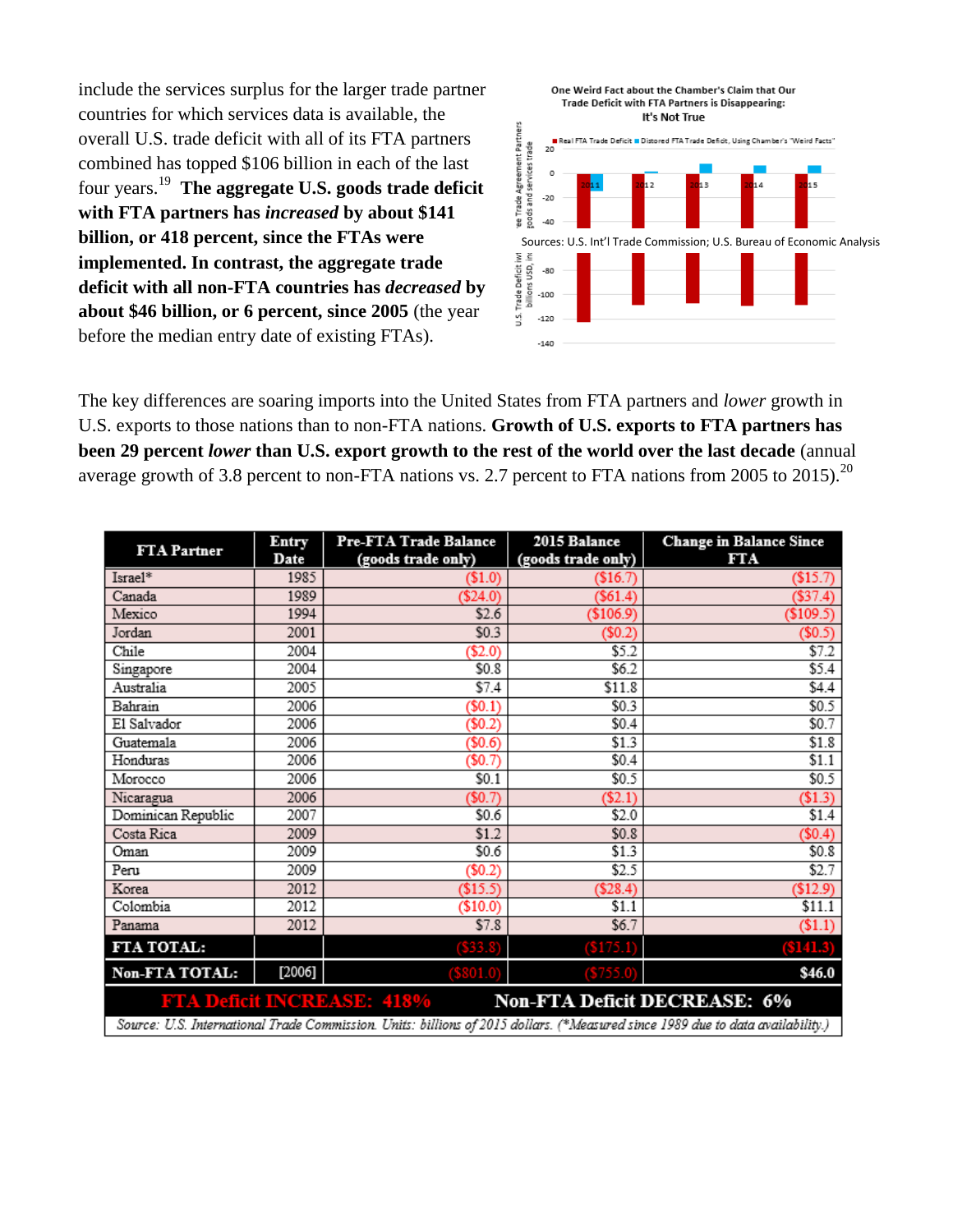#### **ENDNOTES**

 $\overline{a}$ 

1 In addition to the specific claims quoted under the Point-by-point Correction section, USTR began circulating this overall claim in early 2014: "The driver on our trade balance with Canada and Mexico, you find that the driver of our trade deficit is fossil fuels. When you take out energy, we're actually running a trade surplus with NAFTA countries – where the United States exports more than it imports." As we explain here, the official government trade data from the U.S. International Trade Commission (which eliminates the distortion of re-exports) show that after removing fossil fuels, the combined U.S. goods and services trade balance with Mexico and Canada in 2013 was a \$36 billion *deficit*.

<sup>2</sup> "without undergoing any alteration in the United States" is the U.S. Census Bureau [definition](https://www.census.gov/foreign-trade/reference/definitions/#F) of a re-export. U.S. Census Bureau, "Foreign Trade: Trade Definitions," U.S. Department of Commerce, accessed September 25, 2014. Available at: [http://www.census.gov/foreign-trade/reference/definitions/#F.](http://www.census.gov/foreign-trade/reference/definitions/#F)

<sup>3</sup> Call between U.S. Census Bureau staff and Public Citizen staff, September 25, 2014.

<sup>4</sup> USITC data can be found at U.S. International Trade Commission, "Interactive Tariff and Trade DataWeb." Available at: [http://dataweb.usitc.gov/.](http://dataweb.usitc.gov/) Census Bureau data can be found at U.S. Census Bureau, "U.S. International Trade Data," U.S. Department of Commerce. Available at[: http://www.census.gov/foreign-trade/data/.](http://www.census.gov/foreign-trade/data/)

<sup>5</sup> See Ben Beachy, "Chamber of Commerce Uses 'Weird Facts' to Claim a \$106 Billion Trade Deficit Isn't There," Eyes on Trade, September 18, 2014. Available at: [http://citizen.typepad.com/eyesontrade/2014/09/chamber-of-commerce-uses-weird](http://citizen.typepad.com/eyesontrade/2014/09/chamber-of-commerce-uses-weird-facts-claims-a-106-billion-trade-deficit-isnt-there.html)[facts-claims-a-106-billion-trade-deficit-isnt-there.html.](http://citizen.typepad.com/eyesontrade/2014/09/chamber-of-commerce-uses-weird-facts-claims-a-106-billion-trade-deficit-isnt-there.html) 

<sup>6</sup> See Public Citizen, "USTR's Omissions and Data Distortions Aimed at Hiding the Dismal Realities of the Korea Free Trade Agreement," PC memo, May 2014. Available at: [http://www.citizen.org/documents/Korea-FTA-USTR-data-debunk.pdf.](http://www.citizen.org/documents/Korea-FTA-USTR-data-debunk.pdf)

<sup>7</sup> See Public Citizen, "Debunking USTR's Absurd Assertion that the U.S. Has a Trade Surplus with NAFTA Countries," PC memo, March 2014. Available at: [http://www.citizen.org/documents/NAFTA-USTR-data-debunk.pdf.](http://www.citizen.org/documents/NAFTA-USTR-data-debunk.pdf)

<sup>8</sup> Letter from 14 members of Congress to U.S. Trade Representative Michael Froman, July 10, 2014. Available at: [http://www.citizen.org/documents/Tonko-USTR-letter-July-10.pdf.](http://www.citizen.org/documents/Tonko-USTR-letter-July-10.pdf)

9 For instance: *The [USTR] economist also argued that some re-exports do actually have value added to them in the United States, and therefore they should be included in the export data. He noted that by definition re-exports are goods that have not undergone a "significant change" in the U.S., which he claimed refers to a value change of about 50 percent or more. This means that even goods classified as re-exports could have some value added in the U.S., albeit less than 50 percent.*" (Democrats Blast USTR For Using Trade Data They Say Minimizes Deficit," *Inside U.S. Trade*, July 17, 2014. Available at: [http://insidetrade.com/Inside-US-Trade/Inside-U.S.-Trade-07/18/2014/democrats-blast-ustr-for-using-trade-data-they-say](http://insidetrade.com/Inside-US-Trade/Inside-U.S.-Trade-07/18/2014/democrats-blast-ustr-for-using-trade-data-they-say-minimizes-deficit/menu-id-710.html)[minimizes-deficit/menu-id-710.html.](http://insidetrade.com/Inside-US-Trade/Inside-U.S.-Trade-07/18/2014/democrats-blast-ustr-for-using-trade-data-they-say-minimizes-deficit/menu-id-710.html))

 $^{10}$  Letter from Hun Quach of the Office of the U.S. Trade Representative to Congressman Paul Tonko, June 25, 2014. Available at: [http://www.citizen.org/documents/USTR-data-distortion-response.pdf.](http://www.citizen.org/documents/USTR-data-distortion-response.pdf)

 $11$  U.S. Census Bureau, "Foreign Trade: Trade Definitions," U.S. Department of Commerce, accessed September 25, 2014. Available at: [http://www.census.gov/foreign-trade/reference/definitions/#F.](http://www.census.gov/foreign-trade/reference/definitions/#F) Emphasis added.

<sup>12</sup> Call between U.S. Census Bureau staff and Public Citizen staff, September 25, 2014.

<sup>13</sup> U.S. International Trade Commission, "Interactive Tariff and Trade Dataweb," accessed December 15, 2016. Available at: [http://dataweb.usitc.gov.](http://dataweb.usitc.gov/)

 $\overline{14}$  Goods trade data: U.S. International Trade Commission, "Interactive Tariff and Trade Dataweb," accessed December 15, 2016. Available at: [http://dataweb.usitc.gov.](http://dataweb.usitc.gov/) Services trade data: U.S. Bureau of Economic Analysis, "International Data: Table 12: U.S. International Transactions, by Area," accessed December 15, 2016. Available at:

[http://www.bea.gov/iTable/iTable.cfm?ReqID=62&step=1#reqid=62&step=1&isuri=1&6210=1&6200=94.](http://www.bea.gov/iTable/iTable.cfm?ReqID=62&step=1#reqid=62&step=1&isuri=1&6210=1&6200=94) Data are inflationadjusted and presented in 2015 dollars according to the CPI-U-RS index of the U.S. Bureau of Labor Statistics. U.S. Bureau of Labor Statistics, "Consumer Price Index Research Series Using Current Methods (CPI-U-RS)," U.S. Department of Labor, updated August 2016. Available at: [http://www.bls.gov/cpi/cpirsai1978-2013.pdf.](http://www.bls.gov/cpi/cpirsai1978-2013.pdf)

<sup>15</sup> Trade in fossil fuels is defined as HS 27.

<sup>16</sup> Figures in this paragraph are a comparison of data from the four years before the FTA's implementation (April 2008 through March 2012) and from the first four years under the FTA (April 2012 through March 2016). U.S. International Trade Commission, "Interactive Tariff and Trade DataWeb," accessed January 10, 2017. Available at: [http://dataweb.usitc.gov/.](http://dataweb.usitc.gov/) Data are inflation-adjusted according to the CPI-U-RS index of the U.S. Bureau of Labor Statistics (which provides indices up through 2015) and the online inflation calculator of the U.S. Bureau of Labor of Statistics (which provides an approximate index for 2016). U.S. Bureau of Labor Statistics, "Consumer Price Index Research Series Using Current Methods (CPI-U-RS)," U.S. Department of Labor, updated August 20, 2016. Available at: [http://www.bls.gov/cpi/cpirsai1978-2013.pdf.](http://www.bls.gov/cpi/cpirsai1978-2013.pdf) U.S. Bureau of Labor Statistics, "CPI Inflation Calculator," U.S. Department of Labor, accessed August 20, 2016. Available at: [http://www.bls.gov/data/inflation\\_calculator.htm.](http://www.bls.gov/data/inflation_calculator.htm)

<sup>17</sup> *See* Office of the U.S. Trade Representative, "U.S.-Korea Free Trade Agreement Shows Strong Results on Second Anniversary," USTR press release, March 12, 2014. Available at: [http://www.ustr.gov/about-us/press-office/press](http://www.ustr.gov/about-us/press-office/press-releases/2014/March/US-Korea-Free-Trade-Agreement-Shows-Strong-Results-on-Second-Anniversary)[releases/2014/March/US-Korea-Free-Trade-Agreement-Shows-Strong-Results-on-Second-Anniversary.](http://www.ustr.gov/about-us/press-office/press-releases/2014/March/US-Korea-Free-Trade-Agreement-Shows-Strong-Results-on-Second-Anniversary)